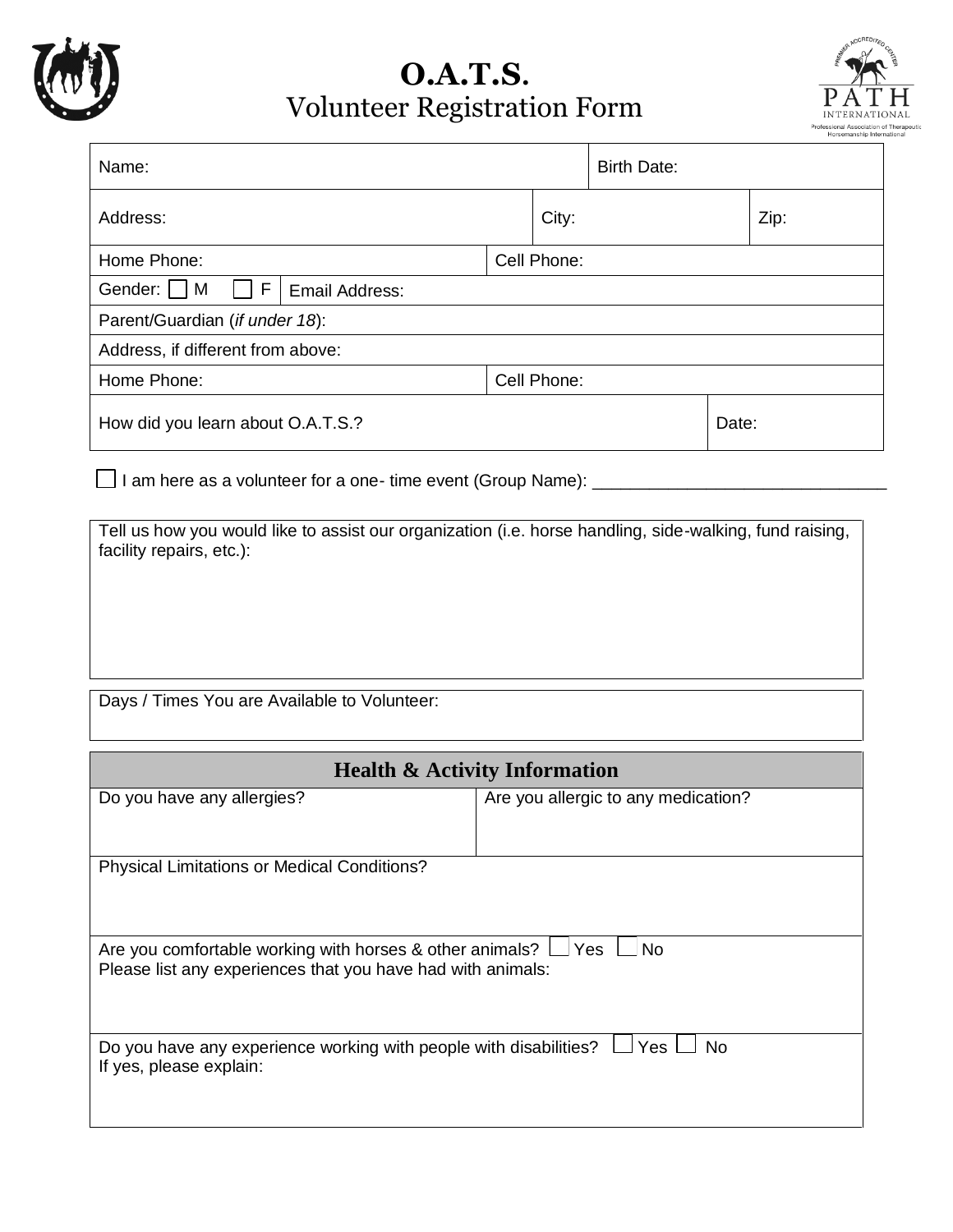| <b>Photo Release</b>                                                                                                                                                                                                                                                                                                                                                                                                                                                                                                                                                                                                                                                                                                                                                                                                                                                                                                                                                                                                                                                                   |                  |  |  |  |
|----------------------------------------------------------------------------------------------------------------------------------------------------------------------------------------------------------------------------------------------------------------------------------------------------------------------------------------------------------------------------------------------------------------------------------------------------------------------------------------------------------------------------------------------------------------------------------------------------------------------------------------------------------------------------------------------------------------------------------------------------------------------------------------------------------------------------------------------------------------------------------------------------------------------------------------------------------------------------------------------------------------------------------------------------------------------------------------|------------------|--|--|--|
| I hereby consent to and authorize the use and reproduction by O.A.T.S. of any and all photographs<br>and any other audio/visual materials taken of me/my child/my ward for promotional printed material,<br>educational activities or any other use for the benefit of O.A.T.S programs.                                                                                                                                                                                                                                                                                                                                                                                                                                                                                                                                                                                                                                                                                                                                                                                               | Yes<br><b>No</b> |  |  |  |
| Initials: (Parent or Guardian, if under 18):<br>Date:                                                                                                                                                                                                                                                                                                                                                                                                                                                                                                                                                                                                                                                                                                                                                                                                                                                                                                                                                                                                                                  |                  |  |  |  |
| <b>Personal Background &amp; Information Release</b>                                                                                                                                                                                                                                                                                                                                                                                                                                                                                                                                                                                                                                                                                                                                                                                                                                                                                                                                                                                                                                   |                  |  |  |  |
| Have you ever been charged with or convicted of a crime? $\Box$ Yes $\Box$ No If yes, please<br>explain:                                                                                                                                                                                                                                                                                                                                                                                                                                                                                                                                                                                                                                                                                                                                                                                                                                                                                                                                                                               |                  |  |  |  |
| , authorize O.A.T.S. to receive information from any law enforcement<br>Ι,<br>agency, including police departments and sheriff's departments, of this state or any other state or<br>federal government, to the extent permitted by state and federal law, pertaining to any convictions I<br>may have had for violations of state or federal criminal laws, including, but not limited to, convictions<br>for crimes committed against children or animals. I understand that such access is for the purpose of<br>considering my applications as an employee/volunteer and the I expressly DO NOT authorize<br>O.A.T.S., its directors, officers, employees, or other volunteers to disseminate this information in any<br>way to any other individual, group, agency, organization, or corporation.                                                                                                                                                                                                                                                                                 |                  |  |  |  |
| Signature: (Parent or Guardian, if under 18):<br><b>Printed Name:</b><br>Date:                                                                                                                                                                                                                                                                                                                                                                                                                                                                                                                                                                                                                                                                                                                                                                                                                                                                                                                                                                                                         |                  |  |  |  |
| Do you have a current Driver's License: LJ Yes L<br>No License # & State:                                                                                                                                                                                                                                                                                                                                                                                                                                                                                                                                                                                                                                                                                                                                                                                                                                                                                                                                                                                                              |                  |  |  |  |
| <b>Confidentiality Agreement</b>                                                                                                                                                                                                                                                                                                                                                                                                                                                                                                                                                                                                                                                                                                                                                                                                                                                                                                                                                                                                                                                       |                  |  |  |  |
| I understand that all information (written and verbal) about O.A.T.S. participants is confidential and<br>will not be shared with anyone without the expressed written consent of the participant and their<br>parent/guardian (in the case of a minor).                                                                                                                                                                                                                                                                                                                                                                                                                                                                                                                                                                                                                                                                                                                                                                                                                               |                  |  |  |  |
| Signature: (Parent or Guardian, if under 18):<br><b>Printed Name:</b><br>Date:                                                                                                                                                                                                                                                                                                                                                                                                                                                                                                                                                                                                                                                                                                                                                                                                                                                                                                                                                                                                         |                  |  |  |  |
| <b>Liability Release and Michigan Equine Activity Liability Act Warning</b>                                                                                                                                                                                                                                                                                                                                                                                                                                                                                                                                                                                                                                                                                                                                                                                                                                                                                                                                                                                                            |                  |  |  |  |
| I would like to participate in the O.A.T.S. riding program. I acknowledge the risks and dangers,<br>together with potentials risks and dangers of horseback riding. However, I think that the possible<br>benefits to myself/my child/my ward are greater than the risks assumed. I have read the warning<br>mandated by the Michigan Equine Activity Liability Act and I understand that under the Michigan<br>Equine Activity Liability Act, an equine professional is not liable for an injury to or the death of a<br>participant in an equine activity resulting from an inherent risk of equine activity.<br>I hereby, intending to be legally bound, for myself, my heirs and assigns, executors, administrators<br>or personal representatives, waive and release forever all claims for damages against O.A.T.S., its<br>Board of Directors, Instructors, Therapists, Aides, Volunteers and/or Employees for any and all<br>injuries and/or losses that I/my son/my daughter/my ward may sustain while participating in O.A.T.S.<br>activities or upon the O.A.T.S. premises. |                  |  |  |  |
| Signature: (Parent or Guardian, if under 18):                                                                                                                                                                                                                                                                                                                                                                                                                                                                                                                                                                                                                                                                                                                                                                                                                                                                                                                                                                                                                                          |                  |  |  |  |

Printed Name: Date: Date: Date: Date: Date: Date: Date: Date: Date: Date: Date: Date: Date: Date: Date: Date: Date: Date: Date: Date: Date: Date: Date: Date: Date: Date: Date: Date: Date: Date: Date: Date: Date: Date: Date